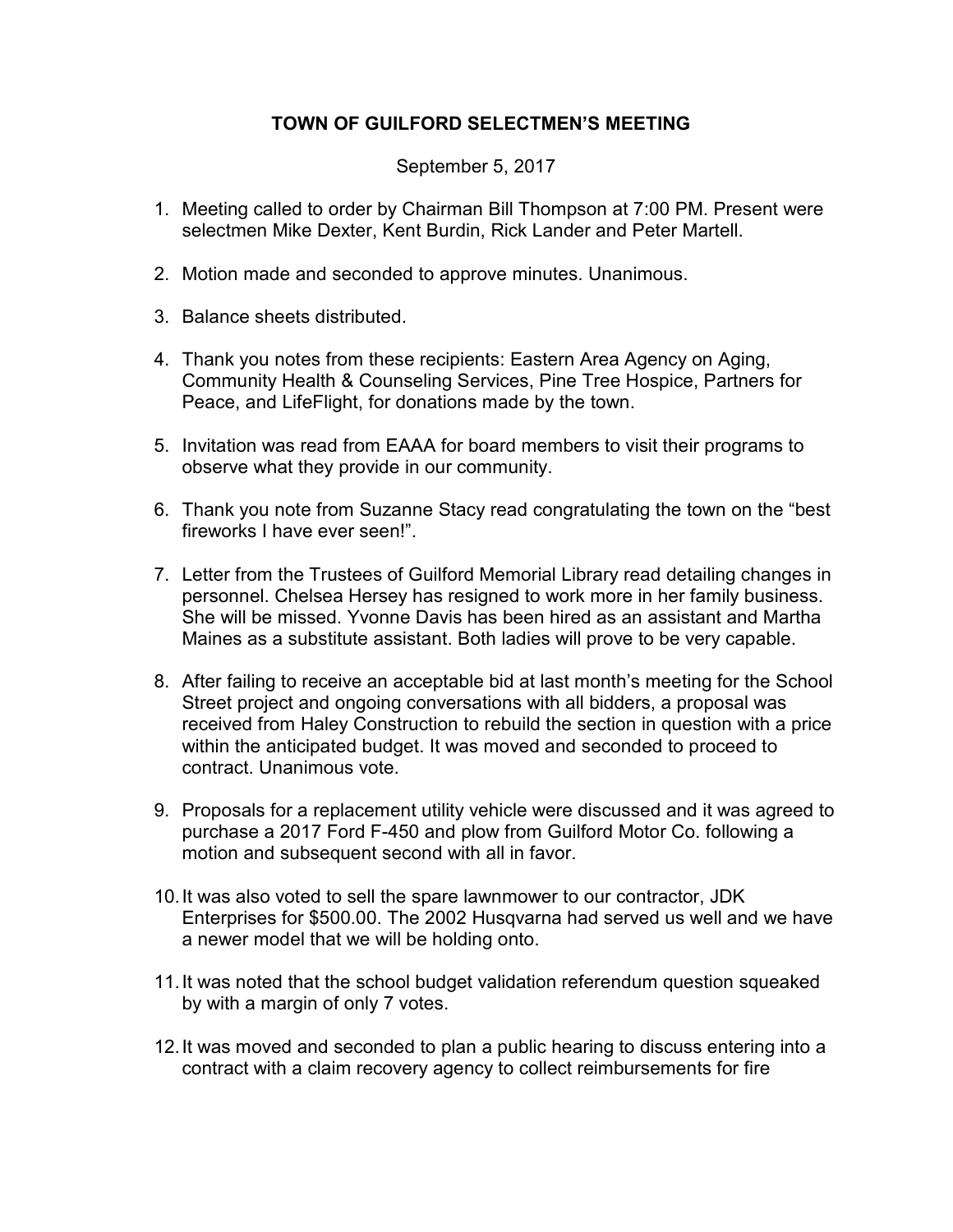department calls when caused by accidents. A hearing will be held October 3<sup>rd</sup> at 7:00 pm at the beginning of the regularly scheduled selectmen's meeting.

- 13. A public hearing to discuss the proposed amendments to appendices A-D of the General Assistance Ordinance was held as advertised. No comments were made and it was voted to accept the proposal in full, effective October 1st.
- 14. Manager reported that the annual Leaf Peeper Tour for senior citizens was receiving very favorable comments and at least one bus was already full. They will be traveling to the Phillips area to ride on the Sandy River and Rangeley Lakes Railroad, a narrow gauge system saved from days long past.
- 15. Manager announced that the Guilford Historical Society was planning its Harvest fair Festival to be held September 23<sup>rd.</sup> The event will include a hay bale maze, kids activities, Floyd's Famous Hotdog sales, music by the Red Maple Inn, hayrides, and a cemetery tour. Some parts of the fair will be subject to favorable weather!
- 16. The 2018 State Proposed Valuation report was presented and the town's valuation has dropped by two percent while the county has seen a rise of that same amount.
- 17. Engaging our software provider, The Harris Co. to provide the motor vehicle component within the TRIO program was discussed, leading to many questions. Further information is needed and this issue will reappear at a later date.
- 18. The manager was selected to represent the town at the annual Maine Municipal Association convention in October as a voting delegate.
- 19. Manager reported that the town has received a dividend check in the amount of \$1247.00 from our Workers Compensation insurance provider, Maine Municipal.
- 20. Under assessors' issues, one abatement was awarded and three supplements were approved.
- 21. Tree growth renewal applications were reviewed and accepted.
- 22. Under "Other Business", Chairman Thompson related that manager Goulette had received the MTCMA (Maine Town, City and County Managers Association) Leadership Award at its annual conference and offered congratulations.
- 23. Moved and seconded to adjourn at 8:27 PM.